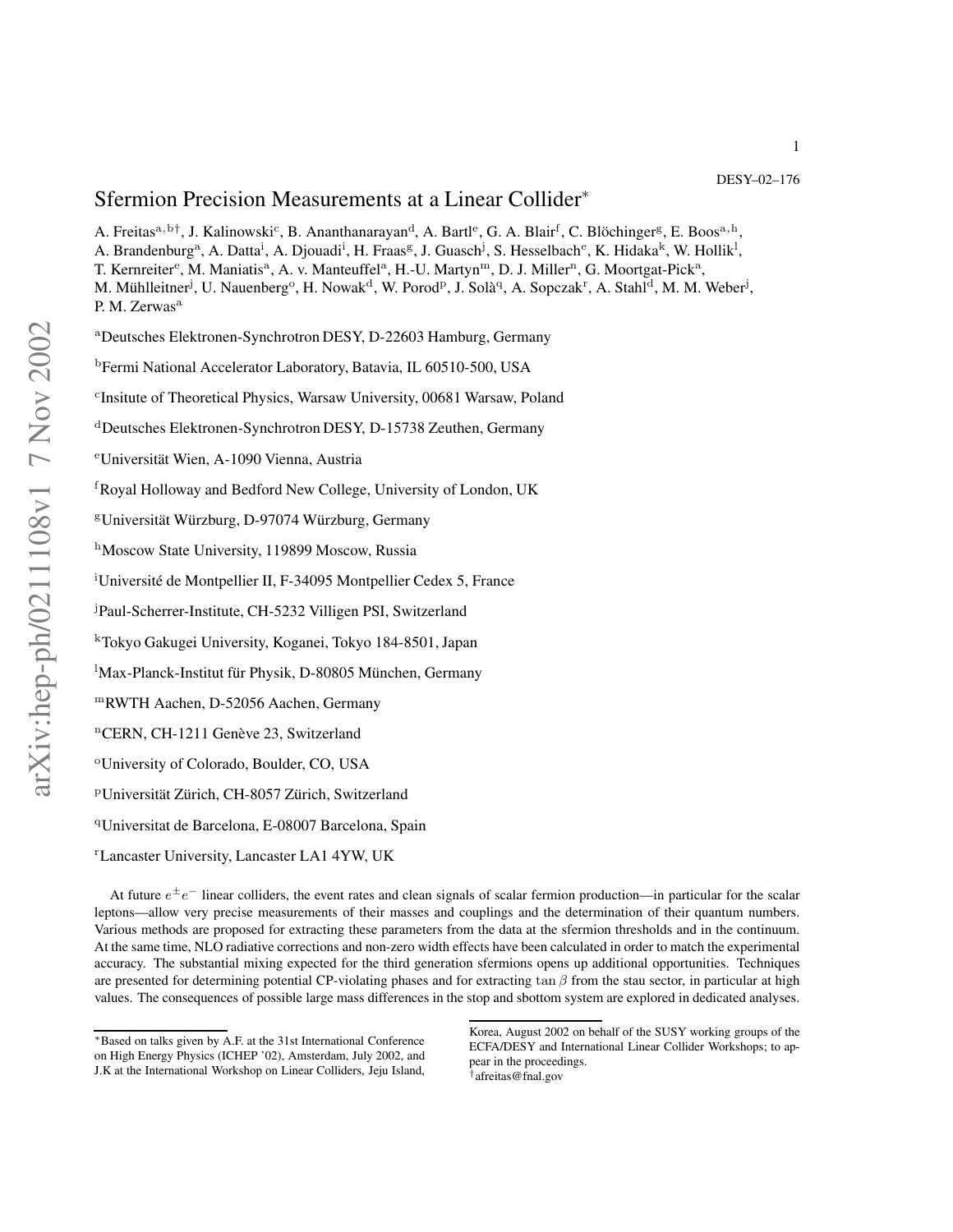## **1. INTRODUCTION**

While the Standard Model of electroweak and strong interactions has been widely tested and stringently established in various experiments, it nevertheless exhibits conceptual drawbacks in the context of Grand Unified Theories and it does not include gravity. The introduction of supersymmetry provides a first step to resolve these problems. The Minimal Supersymmetric Standard Model (MSSM) comprises the minimal particle content necessary for extending <sup>1</sup> the Standard Model into a supersymmetric theory. It is clear that supersymmetry is broken in nature, but the construction of a viable breaking mechanism remains a difficult issue. In most scenarios the breaking mechanism resides in an experimentally inaccessible "hidden sector" and is transmitted to the visible world, thus generating explicit soft-breaking terms in the effective Lagrangian.

If supersymmetric particles are detected in the future, exploring the underlying theory will include two central tasks. On the one hand, to establish symmetry scheme experimentally, it is necessary to accurately test the predicted symmetry relations, in particular the quantum numbers and couplings of the superpartners must coincide with the corresponding parameters of the Standard Model. On the other hand, the pattern of supersymmetry breaking needs to be explored. Because of the large number of soft-breaking parameters in the MSSM, this will be an enormous experimental effort. In this context, it is important to determine the soft-breaking parameters with high precision in order to reconstruct the underlying breaking mechanism, which eventually involves extrapolations to high energy scales. A high-energy  $e^+e^$ linear collider [1] is particularly suited for precision measurements of supersymmetric particle properties up to the per-mille level, due to the well-defined initial state, the high luminosity and the polarization for both beams [2]. In order to match the experimental accuracy, sufficiently precise and reliable theoretical predictions for the production cross-sections and decays of the superpartners are required.

This report is focused on recent developments in precision analyses of scalar fermions—sleptons and squarks—at a linear collider. In particular the determination of their quantum numbers, couplings and masses will be discussed, the latter being the essential



Figure 1. Masses and branching ratios of sleptons of the first two generations in the SPS1 scenario [3]. The total widths are  $\Gamma_{\tilde l_{\rm R}}=210\ {\rm MeV}$  and  $\Gamma_{\tilde l_{\rm L}}=250\ {\rm MeV}.$ 

building block for the exploration of the soft-breaking terms. Moreover, due to the large Higgs Yukawa coupling of the third generation sfermions, this sector can yield valuable information about the Higgs parameters  $\mu$  and tan  $\beta$  as well as the trilinear scalar couplings  $A_f$ , including potential CP-violating phases.

#### **2. DECAY AND PRODUCTION MODES**

The phenomenology of scalar leptons is characterized by clean final state signatures with only a few visible leptons and missing energy. The scalar partners  $\tilde{f}_L$ ,  $\tilde{f}_R$  of the left- and right-handed states of the fermion f have different decay modes which can be used to discriminate between the two chirality states:

$$
\tilde{f}_{\overline{\mathcal{R}}} \to f^- \tilde{\chi}_1^0, \quad \tilde{f}_{\overline{\mathcal{L}}} \to f^- \tilde{\chi}_2^0
$$
\n
$$
\downarrow \qquad \downarrow \qquad \tau^+ \tau^- \tilde{\chi}_1^0
$$
\n
$$
\tilde{f}_{\overline{\mathcal{L}}} \to f'^- \tilde{\chi}_1^-
$$
\n
$$
\downarrow \qquad \downarrow \qquad \tau^- \nu_\tau \tilde{\chi}_1^0
$$
\n(1)

where  $f'$  is the SU(2) doublet partner of  $f$ . Fig. 1 shows the mass spectrum and branching ratios of the first and second generation sleptons for the SPS1 scenario [3].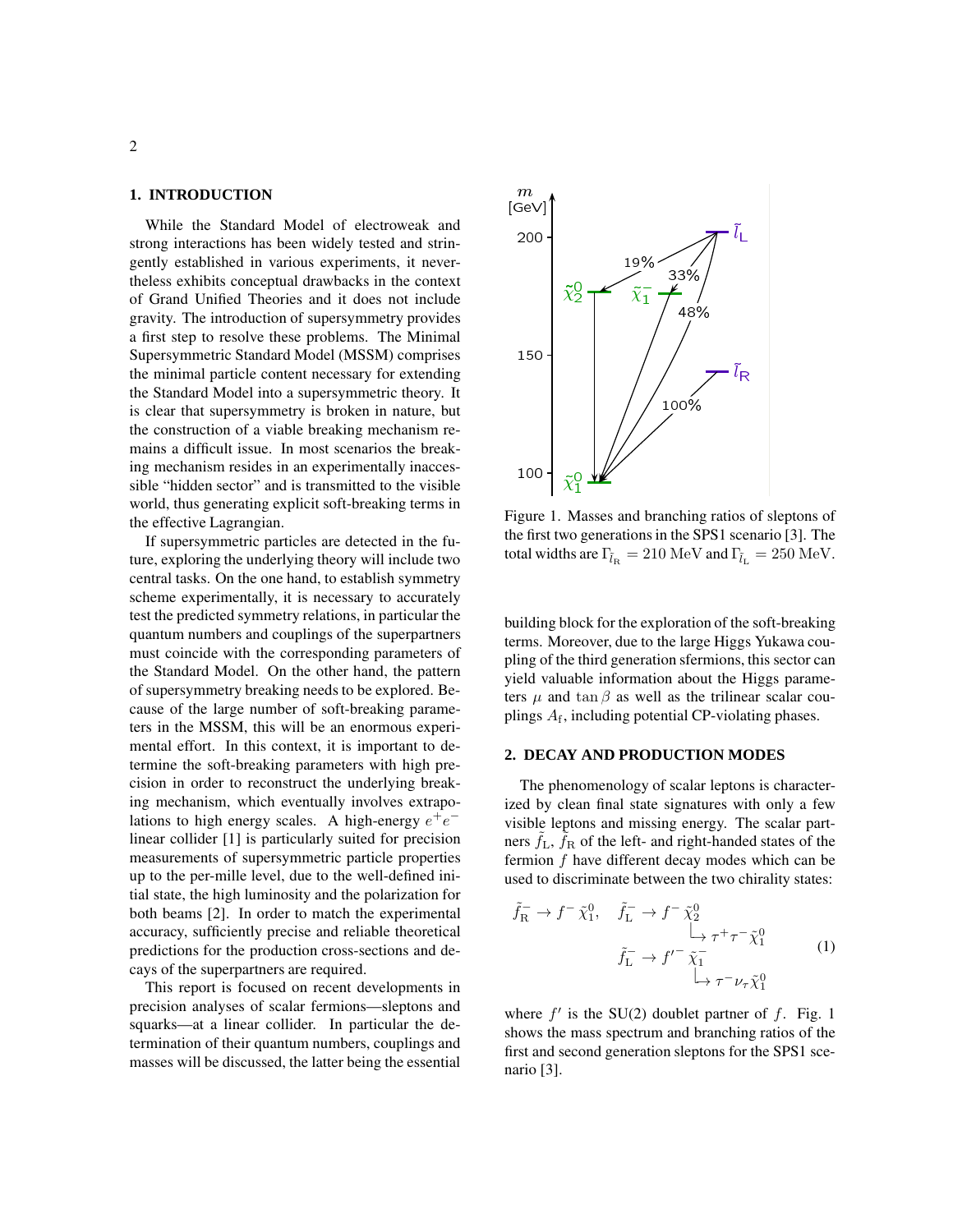

Figure 2. Tree-level diagrams for the production of smuons (a) and selectrons (b) in  $e^+e^-$  annihilation and for the production of selectrons in  $e^-e^-$  collisions (c).

At leading order, sleptons of the second and third generation, as well as squarks, are produced via schannel gauge-boson exchange in  $e^+e^-$  annihilation, see Fig. 2 (a). As a consequence, they are produced in a P-wave with a characteristic rise of the excitation curve  $\sigma \propto \beta^3$ , where  $\beta = \sqrt{1 - 4m_{\tilde{f}}^2/s}$  is the sfermion velocity. Due to the Majorana nature of the neutralinos in the t-channel, see Fig. 2 (b) and (c), selectrons can also be produced in S-waves  $(\sigma \propto \beta)$ , namely for  $\tilde{e}_R^{\pm} \tilde{e}_L^{\mp}$  pairs in  $e^+e^-$  annihilation and  $\tilde{e}_R^- \tilde{e}_R^-$ ,  $\tilde{e}_L^- \tilde{e}_L^-$  pairs in  $e^- e^-$  scattering. The  $e^-e^-$  mode has the additional advantage of much lower background.

#### **3. SELECTRON QUANTUM NUMBERS**

Due to the small masses of the first two generation fermions, the mixing between the corresponding scalar partners is expected to be negligible. As

a consequence, the mass eigenstates  $\tilde{f}_1, \, \tilde{f}_2$  are almost identical to the chirality states  $\tilde{f}_L$ ,  $\tilde{f}_R$ , which are the scalar partners of the left- and right-handed states of the fermion  $f$ , respectively.

The additional t-channel amplitude for selectron production directly relates the quantum numbers of the produced selectrons and spositrons to the polarization of the incoming electron and positron. Therefore the chiral quantum numbers of the selectrons can be unambiguously determined by studying the selectron production cross-sections in  $e^+e^-$  annihilation with polarized beams [4]. In order to separate the t-channel neutralino exchange from the s-channel photon and Z-boson exchange, both the electron and positron beams must be polarized. By comparing the selectron cross-section for different polarization combinations the chiral quantum numbers of the selectrons can be disentangled.

# **4. SUSY COUPLING RELATIONS**

One of the most fundamental predictions of supersymmetry is the equivalence between gauge couplings and their supersymmetric Yukawa counterparts. For instance, the gauge coupling between a vector boson V and a fermion f,  $g(Vff)$ , is related to the Yukawa coupling between the gaugino partner  $V$ of the vector boson, the fermion  $f$  and the sfermion  $f$ ,  $\hat{g}(V f f)$ . Within softly broken supersymmetric theories both kinds of couplings are required to be identical,

$$
g = \hat{g}.\tag{2}
$$

This relation can be tested in the electroweak sector by measuring the production cross-sections of scalar leptons. The Yukawa couplings  $\hat{g}$  can best be probed in the production of selectrons, as a result of the tchannel neutralino exchange contributions [5]. One can take advantage of the  $e^-e^-$  mode due to reduced background, larger cross-sections, higher polarizability and no interfering s-channel contributions [6]. Simulations have shown that these couplings can be determined with high accuracy by measuring the slepton cross-sections at a linear collider [8,9], see Tab. 1. This method is complementary to the measurement of the Yukawa couplings in chargino and neutralino pair production [7].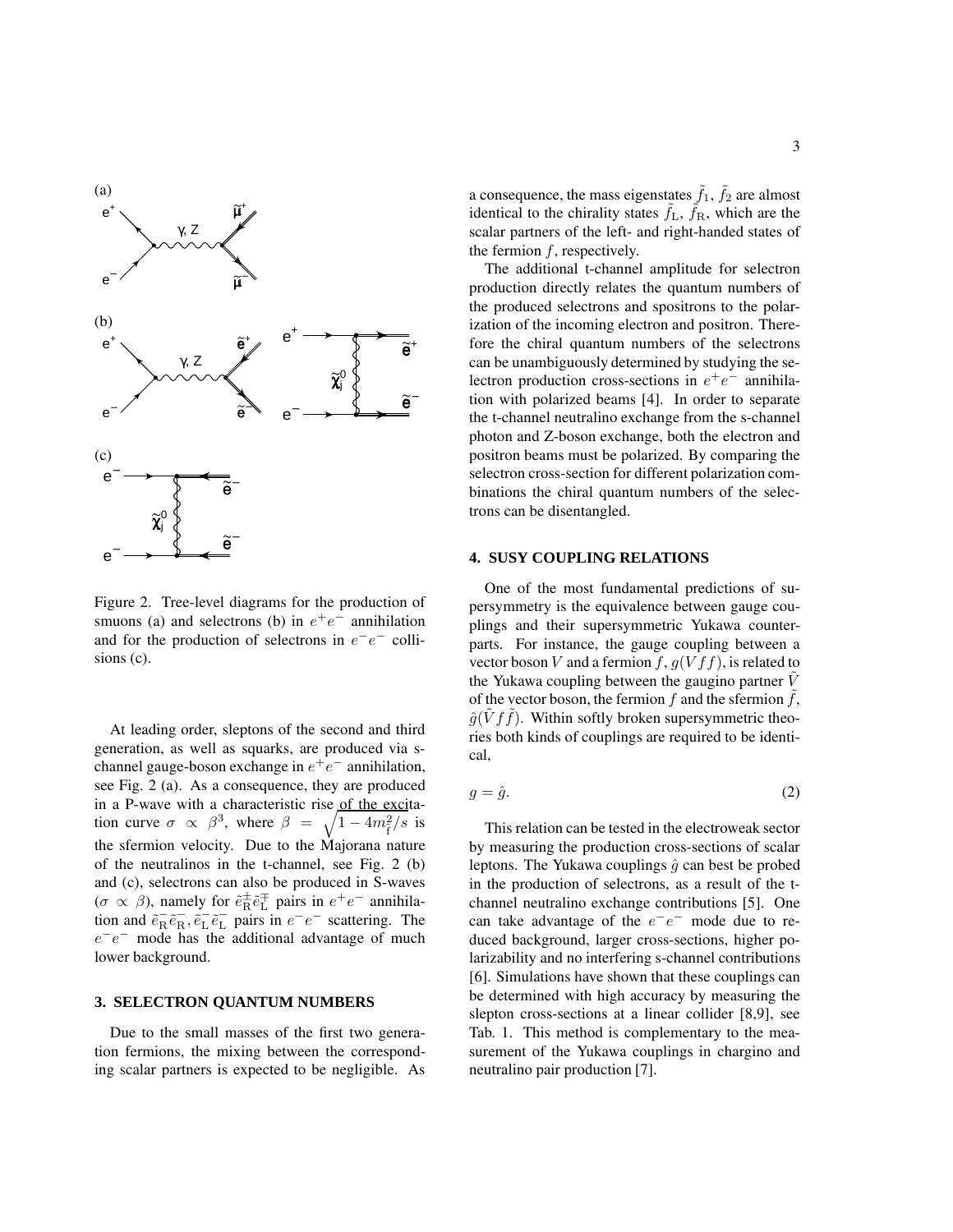Table 1

4

Expected errors for the extraction of the supersymmetric Yukawa couplings  $\hat{g}'$  and  $\hat{g}$ , which correspond to the U(1)<sub>Y</sub> and SU(2)<sub>L</sub> gauge couplings  $g'$  and  $g$ , respectively. No detector simulation is included. The values are for the SPS1 scenario [3] and  $\sqrt{s} = 500 \text{ GeV}$ .

| Process                                                                                                                                                                        | Luminositv             | Result                                   |  |
|--------------------------------------------------------------------------------------------------------------------------------------------------------------------------------|------------------------|------------------------------------------|--|
| $e^+e^- \to (\tilde{e}_R^+\tilde{e}_R^-) \to e^+e^- \tilde{\chi}_1^0 \tilde{\chi}_1^0$                                                                                         | $500$ fb <sup>-1</sup> | $\delta \hat{g}'/\hat{g}' \approx 0.2\%$ |  |
| $e^+e^- \rightarrow (\tilde{e}_R^{\pm} \tilde{e}_L^{\mp}) \rightarrow e^+e^- \tilde{\chi}_1^0 \tilde{\chi}_2^0 \rightarrow e^+e^- \tau \tau \tilde{\chi}_1^0 \tilde{\chi}_1^0$ |                        | $\delta \hat{g}/\hat{g} \approx 0.7\%$   |  |
| $e^-e^- \rightarrow (\tilde{e}_R^- \tilde{e}_R^-) \rightarrow e^- e^- \tilde{\chi}_1^0 \tilde{\chi}_1^0$                                                                       | $50$ fb <sup>-1</sup>  | $\delta \hat{g}'/\hat{g}' \approx 0.2\%$ |  |
| $e^-e^- \to (\tilde{e}_L^- \tilde{e}_L^- (\to e^+e^- \tilde{\chi}_2^0 \tilde{\chi}_2^0 \to e^+e^- 4\tau \tilde{\chi}_1^0 \tilde{\chi}_1^0$                                     |                        | $\delta \hat{g}/\hat{g} \approx 0.8\%$   |  |

Clearly the experimental precision requires the inclusion of radiative corrections in the theoretical predictions for the slepton cross-sections. As a first step the produced sleptons may be considered on-shell, since in the continuum far above threshold the effect of the non-zero slepton width is relatively small, of the order  $\Gamma_{\tilde{f}}/m_{\tilde{f}}$ . As a consequence, the production and decay of the sleptons can be treated separately. For both sub-processes, the complete electroweak one-loop corrections in the MSSM have been computed [10,11]. In Ref. [10] the pair production of smuons in  $e^+e^-$  and the production of selectrons in  $e^+e^-$  and  $e^-e^-$  collisions have been calculated at next-to-leading order. The  $\mathcal{O}(\alpha)$  corrections for the most important decay channels of the sleptons,  $\tilde{l}^{\pm} \to l^{\pm} \tilde{\chi}_i^0$  and  $\tilde{l}^{\pm} \to \tilde{\nu}_l \tilde{\chi}_i^{\pm}$  have been considered in Ref. [11].

Both calculations have been performed in the onshell renormalization scheme. While the renormalization of the gauge couplings and gauge bosons can be performed similar to the Standard Model case, the renormalization of the superpartner contributions is slightly more involved. For example, the sector of the charginos and neutralinos depends on the gaugino parameters  $M_1$ ,  $M_2$  and the Higgs parameters  $\mu$ and tan  $\beta$ . It should be noted that the definition of  $\tan \beta$  cannot be related to any physical observable in a straightforward manner [12]. Instead, for technical reasons, the  $\overline{DR}$  scheme is used in [10] for the renormalization of tan  $\beta$ . By demanding on-shell mass conditions for three out of the six charginos and neutralinos, the parameters  $M_1$ ,  $M_2$  and  $\mu$  can be fixed. The other three mass eigenvalues then receive nonzero corrections at the one-loop level. For more details on the renormalization see [8,10,11].

The effects of the electroweak corrections were found to be sizeable, of the order of 5–10%. They include important effects from supersymmetric particles in the virtual corrections, in particular nondecoupling logarithmic contributions, e.g. terms  $\propto$  $\log m_{\tilde{f}}/m_{\text{weak}}$  from fermion-sfermion-loops.

The equality of gauge and Yukawa couplings in the  $SU(3)<sub>C</sub>$  gauge sector can be tested at a linear collider by investigating the associated production of quarks q and squarks  $\tilde{q}$  with a gluon g or gluino  $\tilde{g}$ . While the processes  $e^+e^- \rightarrow q\bar{q}g$  and  $e^+e^- \rightarrow \tilde{q}\tilde{q}g$  are sensitive to the strong gauge coupling of quarks and squarks, respectively, the corresponding Yukawa coupling can be probed in  $e^+e^- \rightarrow q\bar{\tilde{q}}\tilde{g}$ . In order to obtain reliable theoretical predictions for these crosssections it is necessary to include next-to-leading order (NLO) supersymmetric QCD corrections. These corrections are generally expected to be rather large and they are necessary to reduce the large scale dependence of the leading-order result. The NLO QCD corrections to the process  $e^+e^- \rightarrow q\bar{q}g$  within the Standard Model are known since long [13]. Recently, the complete  $\mathcal{O}(\alpha_s)$  corrections to all three processes in the MSSM have been calculated [14]. The NLO contributions enhance the cross-section in the peak region by roughly 20% with respect to the LO result. Furthermore, the scale dependence is reduced by a factor of about six when the NLO corrections are included.

# **5. MASS DETERMINATION**

In models with R-parity conservation, the mass of supersymmetric particles cannot directly be reconstructed from its decay products since the lightest supersymmetry particle (LSP)—mostly the lightest neutralino  $\tilde{\chi}_1^0$ —escapes undetected. Nevertheless both the mass of scalar fermions and the unobserved LSP can be determined by measuring the end points of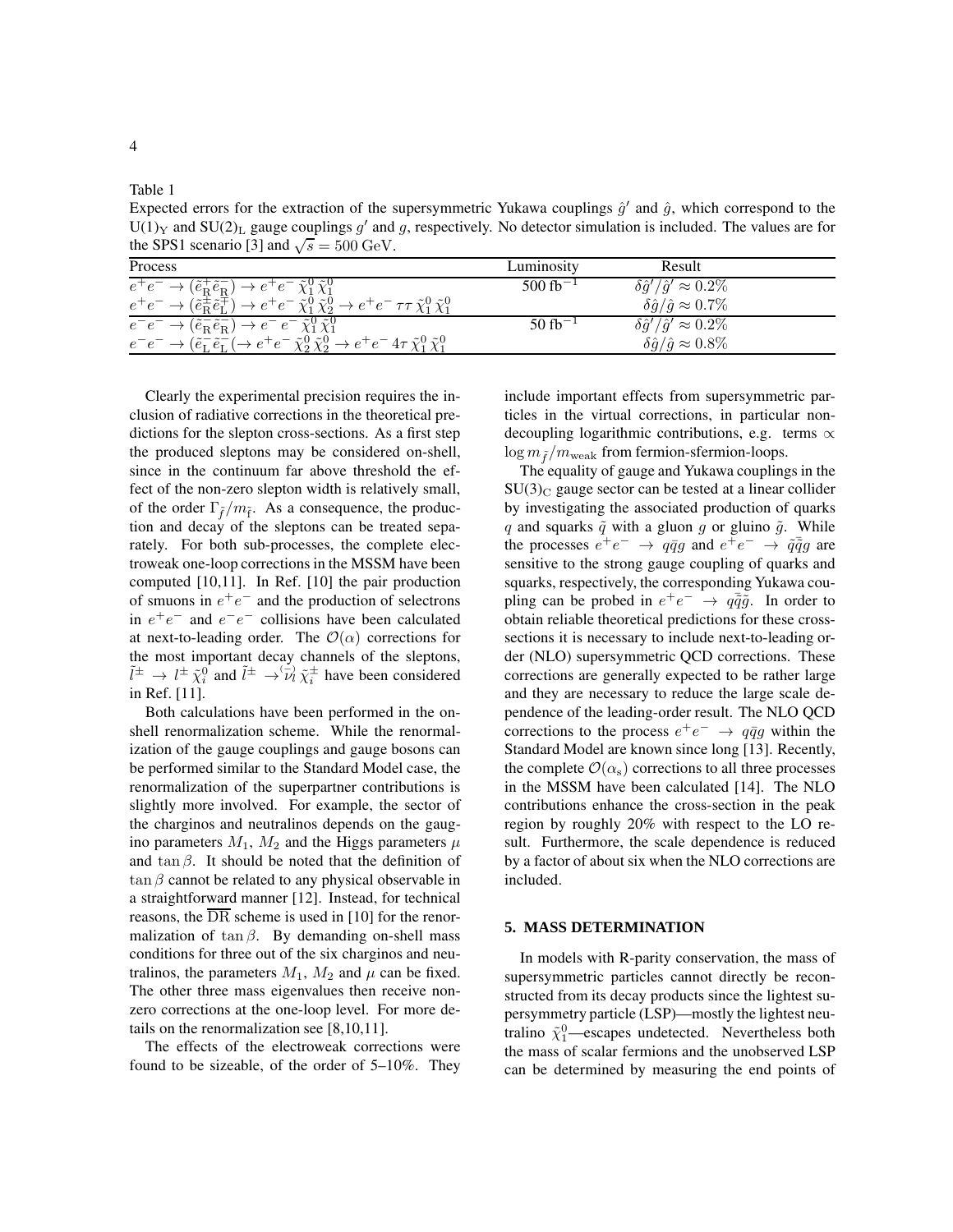the kinematical energy distributions of the visible decay fermions [15,16]. However the efficiency of this method is affected by initial-state radiation (ISR) and beamstrahlung effects and cuts necessary to reduce the backgrounds.

A novel approach for determining the selectron masses [17] takes advantage of the fact that selectrons can be produced in mixed pairs,  $e^+e^- \rightarrow \tilde{e}_R^+\tilde{e}_L^-,$  $\tilde{e}_L^+ \tilde{e}_R^-$ . Because of the mass difference between Land R-selectrons, the minima and maxima of the final state lepton energy distributions originating from an  $\tilde{e}^+_{\rm R} \tilde{e}^-_{\rm L}$  pair will be different for the final electron and positron. When subtracting the normalized electron and positron distributions, the relevant kinematical edges will therefore remain visible while the Standard Model background and a large part of supersymmetric backgrounds are canceled. In particular, the contributions from the production of selectrons with same chirality,  $\tilde{e}^+_{\rm R} \tilde{e}^-_{\rm R}$  and  $\tilde{e}^+_{\rm L} \tilde{e}^-_{\rm L}$ , are cancelled while the signal from mixed pairs,  $\tilde{e}_R^+ \tilde{e}_L^-$  and  $\tilde{e}_L^+ \tilde{e}_R^-$  is preserved. In order to disentangle  $\tilde{e}^+_{\rm R} \tilde{e}^-_{\rm L}$  pairs from  $\tilde{e}^+_{\rm L} \tilde{e}^-_{\rm R}$  pairs, appropriate polarization of the incident electron beam is used and the subtracted electron and positron distributions for left- and right-handed  $e^-$  beam polarization are again subtracted. The final distribution including ISR and beamstrahlung and cascade decays shown in Fig. 3 nicely exhibits the characteristic kinematical edges while being unaffected by backgrounds. With this method it is possible to determine the masses of the selectrons and the neutralino LSP with a precision of 200–500 MeV for an integrated luminosity of  $\int L = 1000$  fb<sup>-1</sup>.

Alternatively, the sfermion masses can be extracted from the measurement of the pair production cross-sections near threshold. The characteristic onset of the excitation curve allows a very precise determination of the sfermion masses in threshold scans. Since the expected experimental accuracy is of  $\mathcal{O}(100 \text{ MeV})$ , it is necessary to incorporate effects beyond leading order in the theoretical predictions [18]. The non-zero widths of the sfermions, which considerably affect the cross-sections near threshold, must be included in a gauge-invariant manner. This can be achieved by shifting the sfermion mass into the complex plane,  $m_{\tilde{f}}^2 \rightarrow m_{\tilde{f}}^2 - i m_{\tilde{f}} \Gamma_{\tilde{f}}$ . Moreover, for the production of off-shell sfermions, the full  $2 \rightarrow 4$  matrix element (e.g.  $e^+e^- \rightarrow f^+f^- \tilde{\chi}^0_1 \tilde{\chi}^0_1$ ) must be taken into account, including the decay of the



Figure 3. Difference of the subtracted normalized electron and positron energy distributions for 80% Land R-polarized  $e^-$  beam.

sfermions as well as the MSSM backgrounds and interference contributions. One of the most important radiative corrections near threshold is the Coulomb rescattering correction due to photon exchange between the slowly moving sfermions. For the production of off-shell sfermions with orbital angular momentum  $l$  it is given by

$$
\sigma_{\text{coul}} = \sigma_{\text{born}} \frac{\alpha \pi}{2\beta_p} Q_{\tilde{f}}^2
$$

$$
\times \left[ 1 - \frac{2}{\pi} \arctan \frac{|\beta_M|^2 - \beta_p^2}{2\beta_p \Im m \beta_M} \right] \Re e C_l,
$$

$$
C_l = \left[ \frac{\beta_p^2 + \beta_M^2}{2\beta_p^2} \right]^l \tag{3}
$$

with

$$
\beta_p = \frac{1}{s} \sqrt{(s - p_+^2 - p_-^2)^2 - 4p_+^2 p_-^2},\tag{4}
$$

$$
\beta_M = \frac{1}{s} \sqrt{(s - M_+^2 - M_-^2)^2 - 4M_+^2 M_-^2}.
$$
 (5)

 $Q_{\tilde{\text{f}}}$ ,  $p_{\pm}$  and  $M_{\pm}^2 = m_{\pm}^2 - i \, m_{\pm} \Gamma_{\pm}$  are the charge quantum number, the momenta and complex pole masses of the produced sfermion and anti-sfermion. Beamstrahlung and ISR also play an important role. As mentioned in sec. 2, selectrons can in addition be produced in  $e^-e^-$  collisions.

As an example, the selectron cross-sections for both collider modes and the cross-section for smuon production in  $e^+e^-$  annihilation are shown in Fig. 4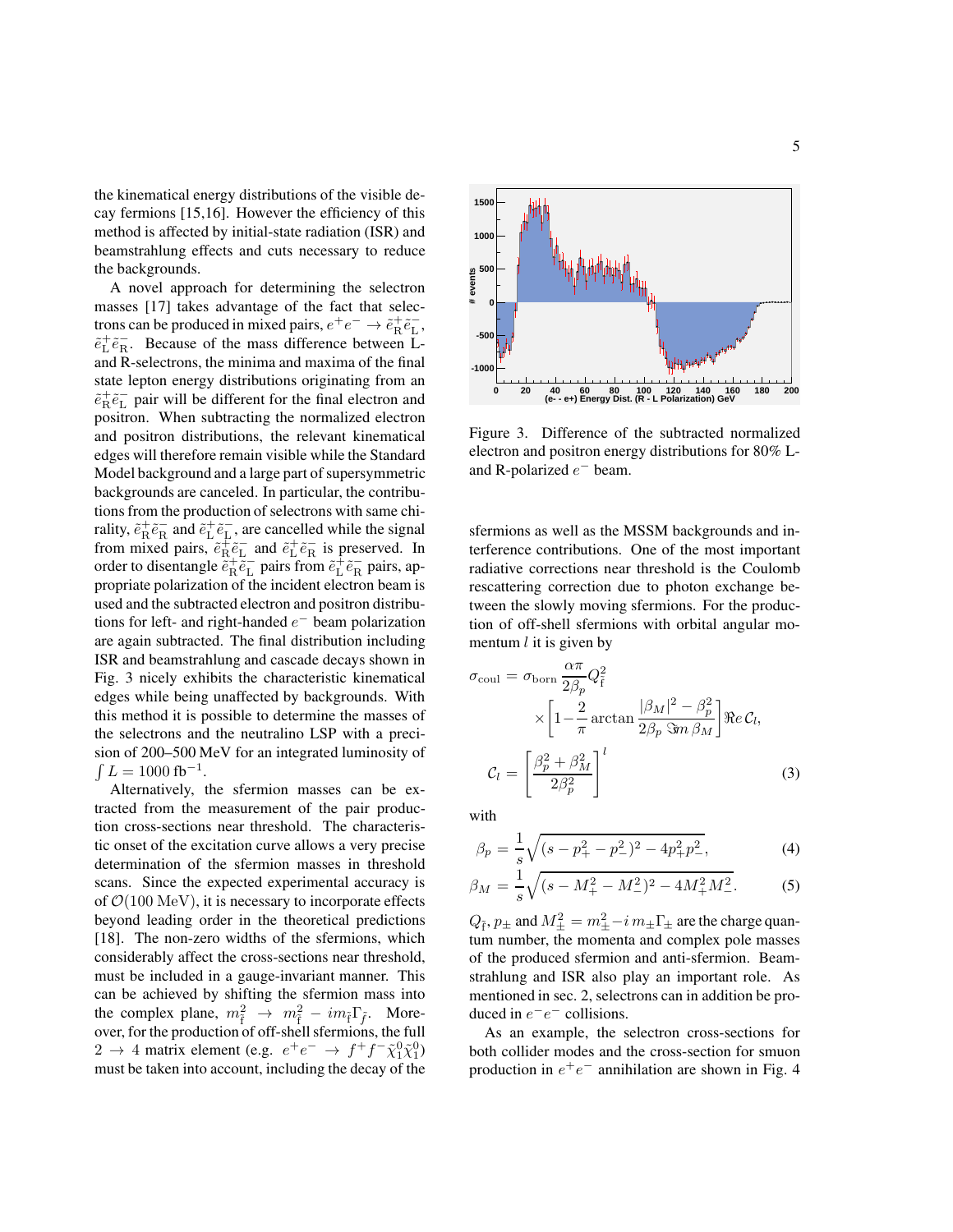

Figure 4. Threshold excitation curves for R-selectron pair production. The error bars indicate the statistical error for a luminosity per scan point of  $\int L = 10$  fb<sup>-1</sup> in  $e^+e^-$  and  $\int L = 1$  fb<sup>-1</sup> in  $e^-e^-$  mode, respectively (SPS1 scenario).

and Fig. 5, including five equidistant scan points. Using four free parameters, the mass, width, normalization and a flat background contribution, it is possible to fit the excitation cross-section in a modelindependent way. Results for the production of selectrons are given in Tab. 2. The numbers have been obtained with a MC generator without detector simulation but including ISR and the theoretical refinements mentioned above. The backgrounds from both SM and MSSM sources, reduced by appropriate cuts, have also been included.

These high-precision measurements are necessary



Figure 5. Threshold excitation curve for R-smuon pair production with error bars corresponding to  $\int L = 10$  fb<sup>-1</sup> per scan point (SPS1 scenario).

for reconstructing the soft-breaking parameters at the GUT and Planck scales [19]. As an example, in [20] a method is proposed to probe a non-universality between the left and right slepton masses at the GUT scale if only both selectrons and the light chargino are accessible at a linear collider. Inspired by the oneloop RGE for slepton masses in mSUGRA-type models the quantity

$$
\Delta = m_{\tilde{e}_R}^2 - m_{\tilde{e}_L}^2 + \frac{m_{\tilde{\chi}_1^{\pm}}^2}{2\alpha_2^2(m_{\tilde{\chi}_1^{\pm}})} \Big[ \frac{3}{11} \big( \alpha_1^2(m_{\tilde{e}}) -\alpha_1^2(M_{\text{GUT}}) \big) - 3 \big( \alpha_2^2(m_{\tilde{e}}) - \alpha_2^2(M_{\text{GUT}}) \big) \Big]
$$
(6)

is defined which is strongly correlated with the slepton mass non-universality  $\delta m^2 \equiv m_{\tilde{e}_R}^2 (M_{\text{GUT}})$  $m_{\tilde{e}_L}^2(M_{\text{GUT}})$ . The method allows to detect a nonuniversality if  $|\delta m^2| \gtrsim 5 \cdot 10^3 \text{ GeV}^2$ . Using additional information on  $M_2$  this improves to  $|\delta m^2| \gtrsim 2 \cdot$  $10^3 \text{ GeV}^2$ , i.e.  $\delta m/m \gtrsim 1.6\%$  for  $m \approx 250 \text{ GeV}$ .

# **6. SINGLE SLEPTON PRODUCTION**

In general, only sfermions with masses up to the beam energy,  $m_{\tilde{f}} < \sqrt{s}/2$ , can be investigated using the pair production process. Below the pair production threshold, sfermions can only be produced in association with their partner fermions and charginos or neutralinos. With sufficiently high luminosity at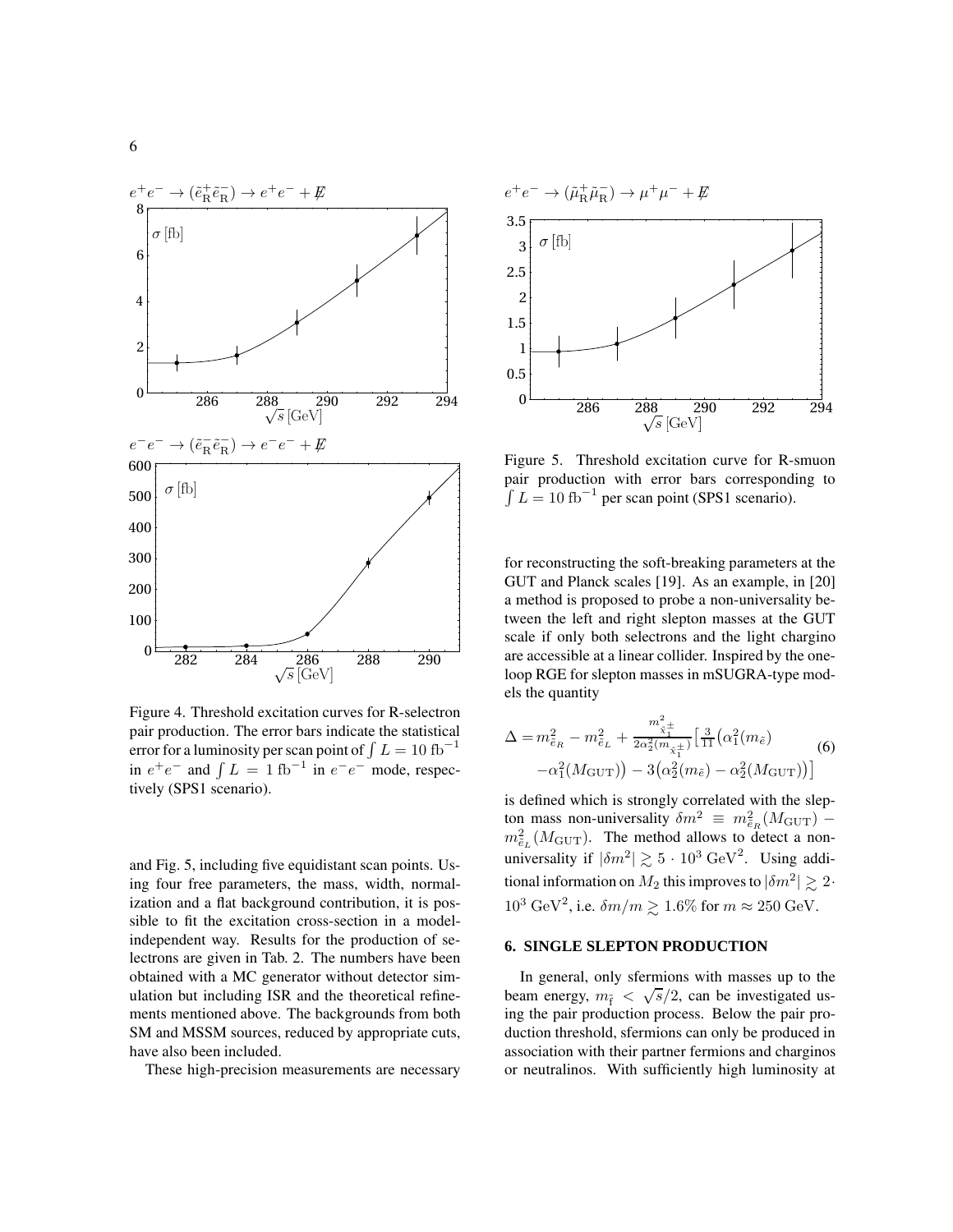Table 2 Expected precision for the determination of selectron masses and widths from threshold scans [8,9]. The values are for the SPS1 scenario.

| Process                                                                                 | Lumn.<br>$[fb^{-1}]$ | <b>Mass</b><br>[GeV]         | Width<br>[MeV]               |
|-----------------------------------------------------------------------------------------|----------------------|------------------------------|------------------------------|
|                                                                                         |                      | $m_{\tilde{e}_{\mathrm{R}}}$ | $\Gamma_{\tilde{e}_{\rm R}}$ |
| $e^+e^- \rightarrow (\tilde{e}^+_R \tilde{e}^-_R)$                                      | $5\times10$          | $143.0^{+0.21}_{-0.19}$      | $150^{+300}_{-250}$          |
| $\rightarrow e^+e^-+E$                                                                  |                      |                              |                              |
| $e^-e^- \rightarrow (\tilde{e}^-_{\rm R}\tilde{e}^-_{\rm R})$<br>$\rightarrow e^-e^-+E$ | $5\times1$           | $142.95^{+0.048}_{-0.053}$   | $200^{+50}_{-40}$            |
|                                                                                         |                      | $m_{\tilde{e}_\text{L}}$     | $\Gamma_{\tilde{e}_L}$       |
| $e^+e^- \rightarrow (\tilde{e}_{R}^{\pm}\tilde{e}_{L}^{\pm})$                           | $5\times10$          | $202.2^{+0.37}_{-0.33}$      | $240^{+40}_{-40}$            |
| $\rightarrow e^+e^-\tau\tau+E$                                                          |                      |                              |                              |
| $e^-e^- \rightarrow (\tilde{e}^-_L \tilde{e}^-_L)$                                      | $5\!\times\!1$       | $202.2^{+0.62}_{-0.44}$      | $240^{+500}_{-400}$          |
| $\rightarrow e^-e^-4\tau+E$                                                             |                      |                              |                              |

a future linear collider ( $\int L = 500$  fb<sup>-1</sup>), it is possible to probe sfermions with masses that exceed the beam energy by a few tens of GeV if the gauginos are relatively light [21]. Due to the additional photon exchange in the t-channel, the discovery potential of the associated production is particularly promising for selectrons.

# **7. THIRD GENERATION SFERMIONS**

In contrast to the first two generation sfermions, large mixings are expected between the left- and right-chiral states of the third generation sfermions due to the large Yukawa coupling. It can be seen from the sfermion mass matrix that for large fermion masses  $m_f$  the sensitivity to the Higgs parameters  $\mu$ and tan  $\beta$  as well as the trilinear scalar couplings  $A_f$ is enhanced:

$$
M_{\tilde{\rm f}}^2 = \begin{pmatrix} m_{\tilde{\rm f}}^2 + m_{\tilde{\rm F}_{\rm L}}^2 + D_{\rm L} & m_{\rm f} \left( A_{\rm f} - \mu / t_{\beta}^{2I_{\rm f}^3} \right) \\ m_{\rm f} \left( A_{\rm f} - \mu / t_{\beta}^{2I_{\rm f}^3} \right) & m_{\rm f}^2 + m_{\tilde{\rm f}_{\rm R}}^2 + D_{\rm R} \end{pmatrix}, (7)
$$

where  $m_{\tilde{F}_{L}}$ ,  $m_{\tilde{f}_{R}}$ ,  $D_{L}$ ,  $D_{R}$  are the soft-breaking masses and D-terms of the sfermions  $\tilde{f}_{L,R}$ , and  $I_f^3$  is the weak isospin quantum number of the fermion  $f$ . The shortcut  $t_\beta \equiv \tan \beta$  has been used.

For instance, the production and decay of staus is interesting for the determination of tan  $\beta$ , in particu-



Figure 6. Determination of  $\tan \beta$  from the tau polarization  $P_{\tilde{\tau}_1 \to \tau}$  in the decay  $\tilde{\tau}_1^- \to \tau^- \tilde{\chi}_1^0$ .

lar at high values<sup>3</sup>, by examining the polarization of the taus in the decay  $\tilde{\tau}_{1,2}^{-} \to \tau_{\text{L,R}}^{-} \tilde{\chi}_{1}^{0}$  [22,5]. In a recent study within the  $\overline{MSSM}$  [23] it was found that  $\tan \beta$  in the range of 30–40 can be determined with an error of about 10% when the  $\tau$  polarization is measured only for  $\tilde{\tau}_1$  decays (see also Fig. 6), assuming a sufficiently large higgsino component of the lightest neutralino  $\tilde{\chi}_1^0$ .

The parameters  $\mu$  and  $A_{\tau}$  as well as the neutralino parameter  $M_1$  may carry CP-violating phases. By using measurements of stau masses, cross-sections and branching ratios, it is possible to extract these parameters including their phases from the stau system. Very high accuracy on all involved parameters can be obtained [24] if the decay of the heavy staus into heavy Higgs bosons is kinematically allowed, see Tab. 3.

CP-violating parameters in the stau sector can also give rise to electric and weak dipole moments of the taus. At a linear collider with high luminosity and polarization of both  $e^+$  and  $e^-$  beams it is possible to probe CP-violating tau dipole form factors up to the level of  $\mathcal{O}(3) - \mathcal{O}(5) \cdot 10^{-19}$ ecm [25]. While this precision would improve the current experimental bounds by three orders of magnitude, it is however still about one order of magnitude beyond the expectations from supersymmetric models with CP-

<sup>&</sup>lt;sup>3</sup>In this region the chargino/neutralino analyses are not effective [7].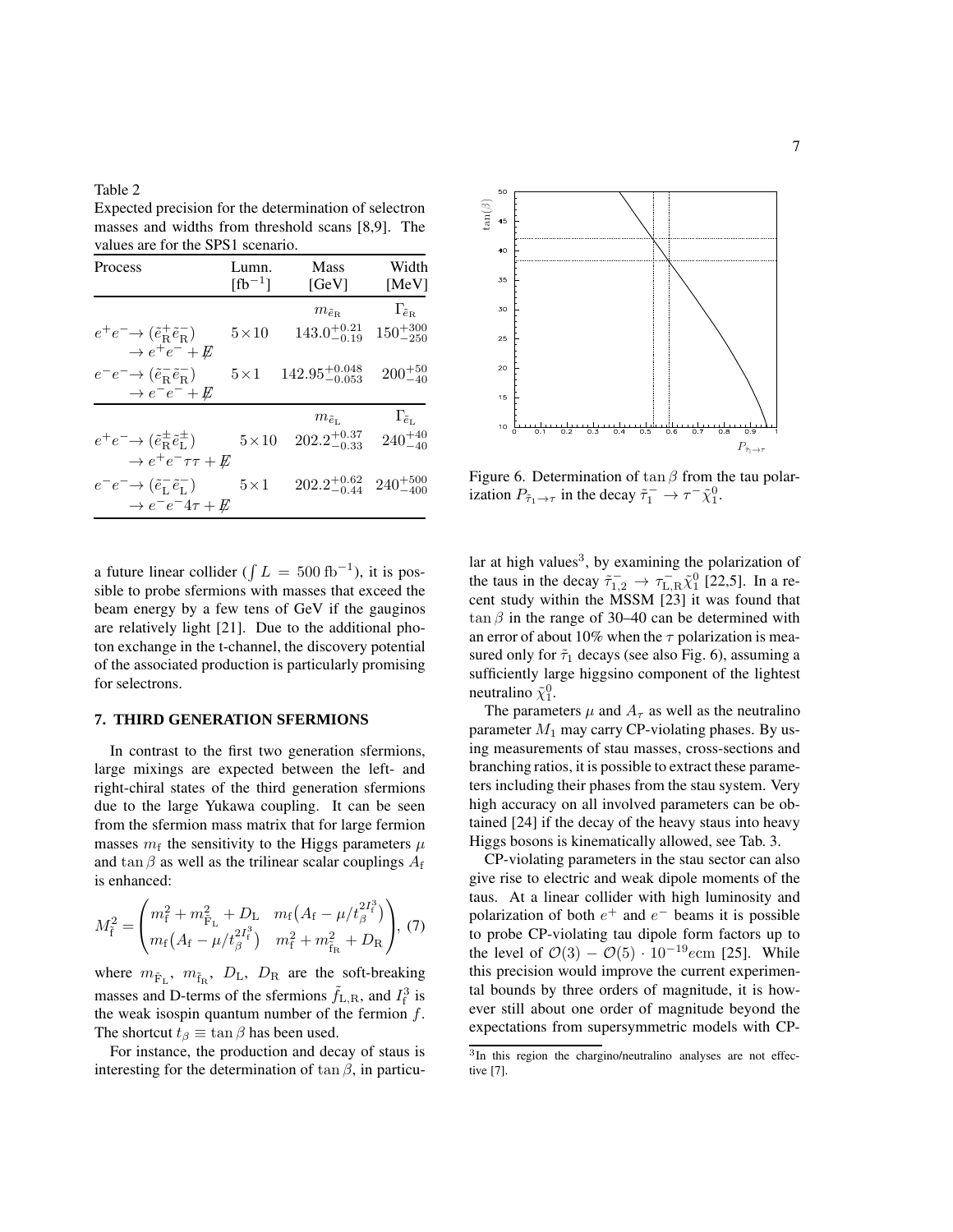Extracted parameters from simulated data of the masses, cross-sections and BRs of  $\tilde{\tau}_i$  for  $\sqrt{s}$  = 800 GeV and  $\int L = 500$  fb<sup>-1</sup>. Original values:  $M_{\tilde{\tau}_{\rm L}} = 350 \text{ GeV}, m_{\tilde{\tau}_{\rm R}} = 150 \text{ GeV}, A_{\tau} =$ −800*i* GeV,  $M_2$  = 280 GeV,  $\mu$  = 250 GeV,  $\phi_{U(1)} = 0.$  $\tan \beta$  3 30  $m_{\tilde{\tau}_{\mathrm{R}}}^2$  [GeV<sup>2</sup>  $(225 \pm 2) \cdot 10^{2}$  $(225 \pm 6) \cdot 10^{2}$  $m^2_{\tilde{\tau}_{\rm L}}$  [GeV $^2$  $(1225 \pm 4) \cdot 10^{2}$  $(1229 \pm 7)\cdot 10^{2}$  $\Re e A_{\tau}$  [GeV]  $-8 \pm 180$  8  $\pm 55$  $\Im m A_{\tau}$  [GeV]  $-800 \pm 70$   $-800 \pm 21$  $\Re e \mu$  [GeV]  $249.9 \pm 0.26$   $249.9 \pm 0.6$  $\Im m \mu$  [GeV]  $2.4 \pm 1.7$   $-0.2 \pm 3.8$ tan  $\beta$  2.99  $\pm$  0.03 29.9  $\pm$  0.7  $\Re$ e  $M_1$  [GeV]  $140.9 \pm 0.2$   $140.6 \pm 0.6$  $\Im m M_1$  [GeV]  $-0.7 \pm 3.4$  0.16  $\pm 1.0$  $M_2$  [GeV]  $280.0 \pm 0.3$   $280 \pm 1$ 

violation.

The study of scalar top quarks is of particular interest since due to large mixing the lighter stop mass eigenstate is likely to be the lightest squark. As a consequence, the decay channel into  $t \tilde{\chi}^0_1$  may be kinematically forbidden so that other dedicated search strategies are necessary. The most promising decay modes in this case are  $\tilde{t}_1 \to c \tilde{\chi}_1^0$  and  $\tilde{t}_1 \to b \tilde{\chi}_1^{\pm}$  [26]. A simulation including full-statistics SM backgrounds and a detailed investigation of quark tagging and supersymmetric backgrounds for the SPS5 scenario<sup>4</sup> [3] has been performed [27]. Using the decay channel  $\tilde{t}_1 \rightarrow c \tilde{\chi}_1^0$ , the mass of the lighter stop and the mixing angle can be constrained up to  $\Delta m_{\tilde{t}_1} \approx 1 \text{ GeV}$ and  $\Delta \cos \theta_{\tilde{t}_1} \approx 0.0125$  with a luminosity of 1000  $f\mathbf{b}^{-1}$ , while other decay channels like  $\tilde{t}_1 \to b\tilde{\chi}_1^{\pm}$  and  $t_1 \rightarrow bl \tilde{\nu}_l$  are not open in this specific scenario.

For stops and sbottoms with large mass differences, bosonic decay modes,  $\tilde{t}_1 \rightarrow \tilde{b}_1 + (H^+ \text{ or } W^+),$  $\tilde{b}_1 \rightarrow \tilde{t}_1 + (H^- \text{ or } W^-)$ , may become important. Due to the large Yukawa couplings and mixings of  $\tilde{t}$  and b these decay modes can dominate in a wide

range of MSSM parameters [28]. Furthermore the bosonic decay modes are affected by large radiative SUSY-QCD corrections [29], whose leading contribution can be taken into account by SUSY-QCD running parameters for the stop/sbottom masses and the trilinear couplings. As a consequence, the precise investigation of these decay modes is important for stop/sbottom searches and the determination of the underlying MSSM parametersat a future linear collider.

**Acknowledgements:** This work was supported in part by the European Commision 5th framework under contract HPRN-CT-2000-00149 and the Polish-German LC project No. POL 00/015. W. P. is supported by the "Erwin Schrödinger fellowship No. J2095" of the "Fonds zur Förderung der wissenschaftlichen Forschung" of Austria FWF and partly by the Swiss "Nationalfonds".

## **REFERENCES**

- 1. TESLA Technical Design Report, Part III, eds. R. Heuer, D. J. Miller, F. Richard and P. M. Zerwas, DESY-2001-11C, [hep-ph/ 0106315]; T. Abe *et al.* [American Linear Collider Working Group Collaboration], in *Proc. of the APS/DPF/DPB Summer Study on the Future of Particle Physics (Snowmass 2001)* eds. R. Davidson and C. Quigg, SLAC-R-570, [hep-ex/0106056]; K. Abe *et al.* [ACFA Linear Collider Working Group Collaboration], KEK-REPORT-2001-11, [hep-ph/0109166].
- 2. G. Moortgat-Pick, these proceedings [hepph/0210212].
- 3. B. C. Allanach *et al.*, in *Proc. of the APS/DPF/DPB Summer Study on the Future of Particle Physics (Snowmass 2001)* eds. R. Davidson and C. Quigg, Eur. Phys. J. C 25 (2002) 113. N. Ghodbane and H. U. Martyn, in *Proc. of the APS/DPF/DPB Summer Study on the Future of Particle Physics (Snowmass 2001)* eds. R. Davidson and C. Quigg, [hep-ph/0201233].
- 4. C. Blöchinger, H. Fraas, G. Moortgat-Pick and W. Porod, Eur. Phys. J. C 24 (2002) 297.
- 5. M. M. Nojiri, K. Fujii and T. Tsukamoto, Phys. Rev. D 54 (1996) 6756.
- 6. H. C. Cheng, J. L. Feng and N. Polonsky, Phys.

<sup>4</sup>The SPS5 scenario is a dedicated "light-stop" scenario